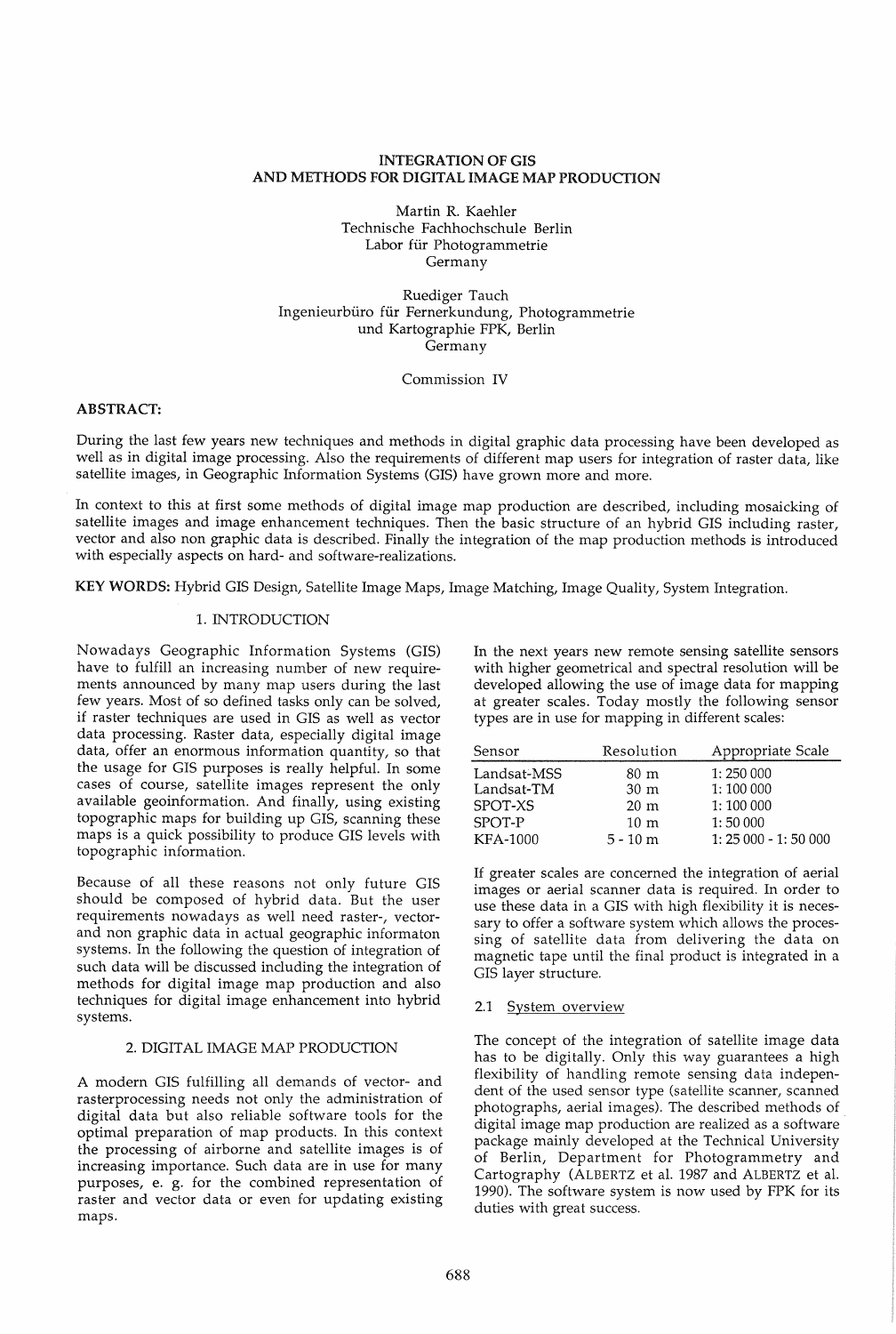

Fig. 1: System overview for digital image map production

The production line for the preparation of image maps can be subdivided into several processing steps. The main topics of each subsystem will be described in the following chapters.

### 2.2 Preprocessing

The preprocessing of the raw satellite image data is a prerequisite for all following processing steps and influences the quality of the final results remarkable. The preprocessing of the data depends on the used sensor system. Therefore a wide range of reliable algorithms must be available to enhance the sensor depending effects in digital images:

- In the first step all data have to be treated by simple histogram stretching in order to make full use of the available gray value interval. In the most cases the parameters have to be determined for each scene individually because they are influenced by specific illumination and athmospheric conditions.
- Sometimes bad pixels or lines caused e.g. by transmitting errors may arise in digital image data. Those errors can be detected and eliminated with a method based on thresholding and filtering.
- All operational satellite scanners show more or less typical striping effects depending on the sensor construction. If this striping effect is systematically it can be eliminated easily by adjusting each line integral histogram onto an artificial median integral histogram of all lines considered.
- Especially in dark areas of SPOT data noise influences the image quality. This effect can be eliminated by filtering techniques in the frequeny domain.
- Clouds or dust (particulary in industrial zones) can reduce the image quality essentially. This effect can be reduced by the treatment of data with partial substitution (KÄHLER 1989).
- From analogue photographs the effect of the illuminance fall-off is known. This effect can be observed in KFA-1000 images also. Therefore in the used software system a module is integrated which allows the elimination of illuminance fall-off in scanned photographs.

#### 2.3 Geometrical Mosaicking and Rectification

It is essential for the integration of image data into a GIS to mosaic several scenes in order to fit the requirement of free map sheet administration of the data. The mosaicking must be carried out in a way that geometrical and radiometrical differences between the images disappear.

For this purpose a method is used which takes advantage of the double informations of adjacent scenes. The input information is achieved by measuring a few ground control points (GCP) in all scenens and tie points in overlapping regions. All transformation parameters for all scenes of the mosaic are then calculated simultaneously in a least squares adjustment.



Fig. 2: Arrangement of ground control points and tie points in a satellite image mosaick

The usage of tie points has also the advantage to reduce the number of GCP's. This is very useful because it is often very time-consuming to measure GCP's in difficult areas (deserts, mountaineous regions, etc.) The identification of tie points is done by digital image correlation.

The rectification needs the process of resampling. For this different methods can be used. It has to be chosen that algorithm which guarantees good preserving of the image quality at reasonable computer processing time.

In mountaineous regions the influences of topographical relief causes displacements of the pixels during rectification. Therefore the polynomials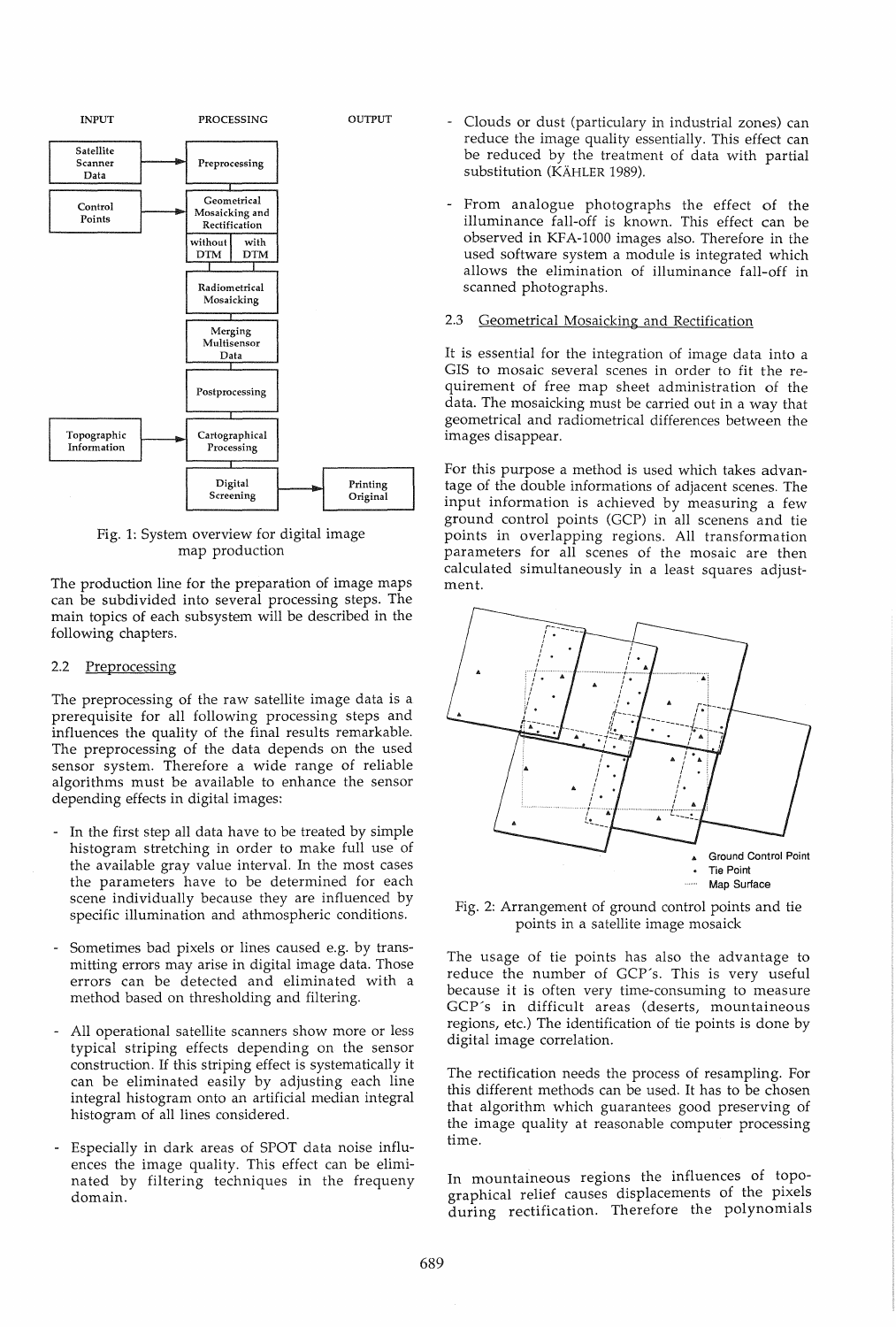applied for rectification has to be extended by using an actual DTM (ALBERTZ et al. 1990).

It must be considered that scanners have another geometrical model than aerial images. In this cases the relief displacements mainly occur in the direction of the scan lines.

The influence of the relief to rectification and mosaicking can be described as follows:

- The coordinates of the measured GCP's in the image data are not correct. This means the calculation of the transformation parameter is based on incorrect input data.
- The positions of the input data for the resampling process are influenced by the actual terrain hights.

Both effects accumulate so that depending on the scanner and the relief differences the displacements cannot be without consideration. In this case the measured GCP's must be corrected by actual terrain heights. This is not possible for tie points, because the absolute reference coordinates of tie points is not known. Therefore the final coordinates of tie points are calculated in an iterative process.

In the final rectification for each pixel a correction  $\Delta s$ can be calculated by using the DTM. This correction will be considered for the correct image position of the resampled gray value. It must be emphasized that a precise rectification needs a DTM with high accuracy.

# 2.4 DTM-Generation from Satellite data

It is obvious that a DTM is one necessary layer in a GIS. However, particulary in developing countries the availibility of DTM's cannot be assumed. In this case the generation of a DTM with stereo-images takes place. Especially stereo-SPOT data play an important role in this context. With the capabilities of SPOTsatellite DTM's with height accuracies better than 10 m can be achieved.

The photogrammetric evaluation of stereo image data is usually divided into three steps: interior, relative and absolute orientation. These procedure has to be adapted to the geometrical properties of SPOT data. The algorithm used in this software package is described in ALBERTZ et al. 1990.

However, the basic tasks of automatic DTM production is the determination of homologue points using special computer algorithms and hardware. For image matching the combination of two methods is in use: the normalized cross correlation for the calculation of approximation values and the least-squares matching for final results with subpixel accuracy. Experimental results with SPOT stereo-pairs have shown that accuracies better than 10 m can be achieved. The elevation of DTM's from SPOT satellite have provided height data with sufficient accuracy - reliable for the rectification of satellite data and the integration into GIS. Furthermore KFA-1000 data offer also the possibility of evaluation of stereo-data. Due to the slight better resolution and a smaller base-height ratio at least similiar results can be expected.

### 2.5 Radiometrical Mosaicking

The result of the geometrical processing is a data set of several rectified images with high accuracy but which are single files. These scenes can differ significantly in radiometry due to different acquisition dates, atmospheric effects, etc. Hence it is necessary to compose one image within a common gray scale system. In order to acquire a homogeneous mosaic the information content in overlapping regions of adjacent scenes is used again (KAHLER 1989).

The procedure starts with the definition of the overlapping regions which have to be used for the algorithm. After this step median integral histograms are calculated for each double information. The result is used to calculate correction tables for each scene in an iterative process. Afterwards a data set is available, which presents all scenes in an homogeneous gray scale system. The last step is the elimination of the double information in order to achieve just a single file. For this purpose special transition algorithms can be defined. Practical experiences have shown that a square transition related to a defined separation line between two scenes yields the best results. However, sometimes remaining effects can occur if regions with very different gray values be adjacent. In this cases some interactive corrections have to be applied. The method has been used very often in the last years and yields excellent results.

### 2.6 Combination of multisensor data sets

In order to make available the full information content of satellite image data it is often very useful to merge the advantages of different sensor image data. In particular the combination of panchromatic SPOTdata with multispectral Thematic Mapper (TM) data provides high geometrical resolution merged with a lot of possibilities in spectral band combination. This offers wide application possibilities for various mapand GIS-users.



Fig. 3: Principle of combination multisensor data

The best results for the combination of multisensor image data can be achieved by using the IHS color transformation (TAUCH & KAHLER 1988). The principle of this method is explained in figure 3. After the transformation of the original multispectral data set (RGB) the intensity, hue and saturation components (IHS) are provided. Now the substitution of the intensity from the original data with the data of high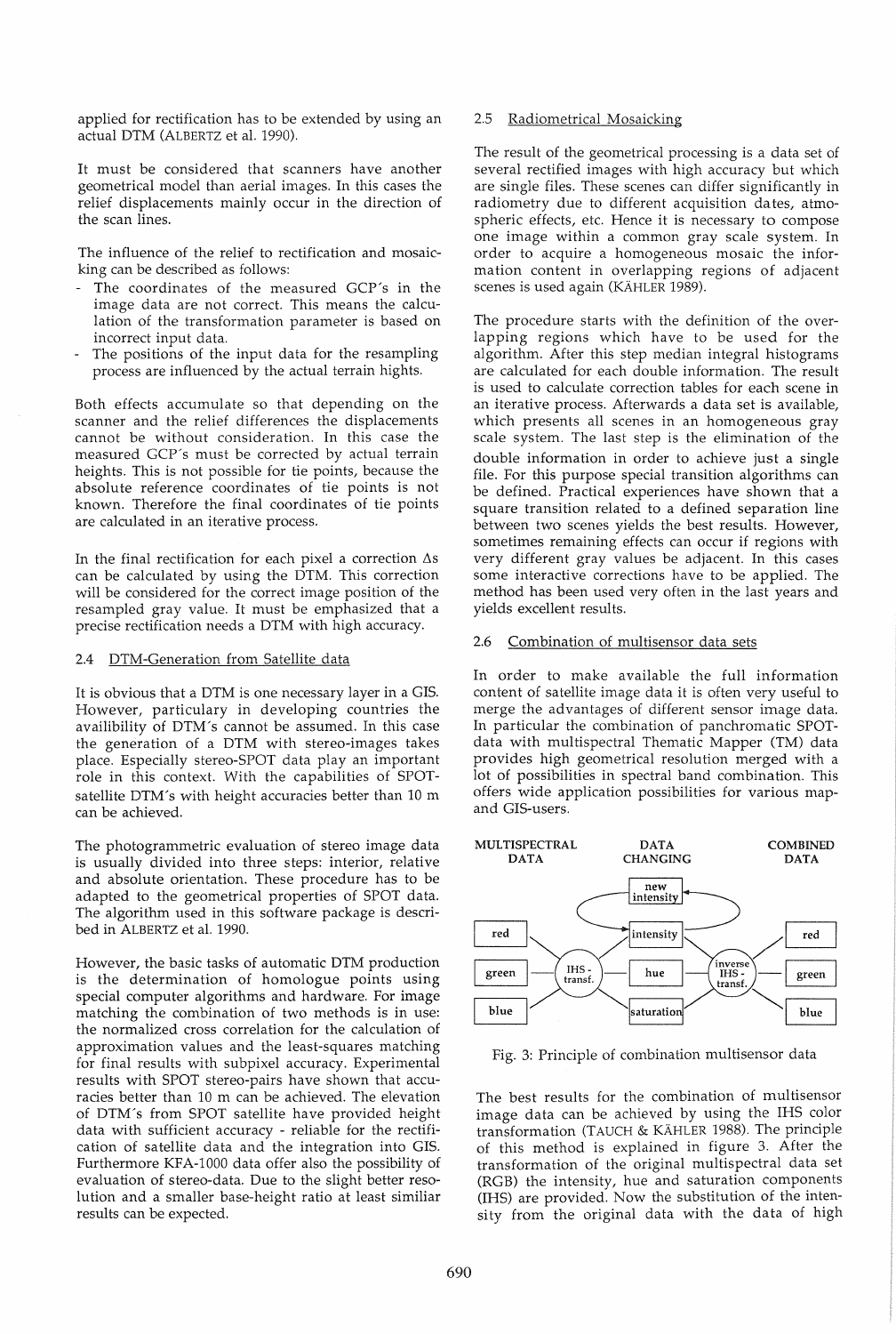geometrical resolution takes place. If the radiometrical difference between the exchange files is too large a radiometrical adjustment of the new data onto the intensity is necessary. In the next step the retransformation into the RGB-color domain is performed. The result is a merged set of data preserving the most of the spectral quality of the original data and contains the high resolution from SPOT data.

#### 2.7 Postprocessing

The final processing steps of the preparation of satellite image maps concerns the optimal radiometrical contrast. For this purpose in most cases simple histogram modifications are sufficient. Furthermore special filters are used to enhance the edge elements in order to improve the visibility of details in the final product (TAUCH & KAHLER 1988).

The result of all described processing steps is a satellite image database which now can be used as a layer in a GIS or which can be completed with cartographic elements used as map.

### 3. BASIC DATA STRUCTURE OF AN HYBRID GIS

In order to the needs of scientists, planners and other GIS users for actual information, the above described methods have to be integrated into GIS. For this purpose the graphic database must include vector data as well as raster graphics in a so called hybrid system. The basic data structure of an hybrid GIS will be introduced in the following.

The actual situation in development of GIS technology represents differences between the user requirements and the available GIS hardware and software. Problems occure for example in building a relatively large scaled hybrid GIS for a complete country. For the territory of the Federal Republic of Germany e.g. a digital vector mapping system called *AT KI* S *(Common Topographic-Cartographic Information System)* will be established. For this purpose nowadays it looks unlikely that a digital vector database can be build up by hand-digitizing or raster to vector conversion of scanned topographic maps. Hand-digitizing - the best way today to collect logical structured data - takes an enormous amount of time and on the other hand suitable cartographic pattern recognition methods are not available yet. Even for this task *(ATKIS)* an hybrid GIS represents a good solution, where large format scanners will be used for creating digital raster data as input for the GIS, and for map revision vector data are used as well.

# 3.1 Data Types

Generally the input data for hybrid systems vary in a large field (see figure 4). Besides scanned topographic maps different types of data are expected, like: satellite image data, digital orthophotos, image data from airborne scanner systems, digital elevation models, vector data from map digitizing, from photogrammetric systems and terrestrial survey. Finally non graphic data complete the GIS input. These data are needed to support tasks like map revision, production of printing originals, data interpretation and analysis for many scientific and commercial applications, environmental protection e.g.



Fig.4: GIS input data

In context to the input data structure the GIS data storage works on three different data types:

> -non graphic data, -vector data,

-raster data.

Non graphic data are managed like usual in standard database management systems. So also during GIS applications query languages *(SQL* e.g.) are helpful tools to solve the actual tasks. Additional connections between the non graphic data and graphic data are needed to create and represent the final result. Therefore the topological data structure of the vector data should be an object orientated model, so that special pointer can be used like object class, object number and so on. Geographic or geodetic coordinates are used as pointer as well, especially if raster graphics are needed.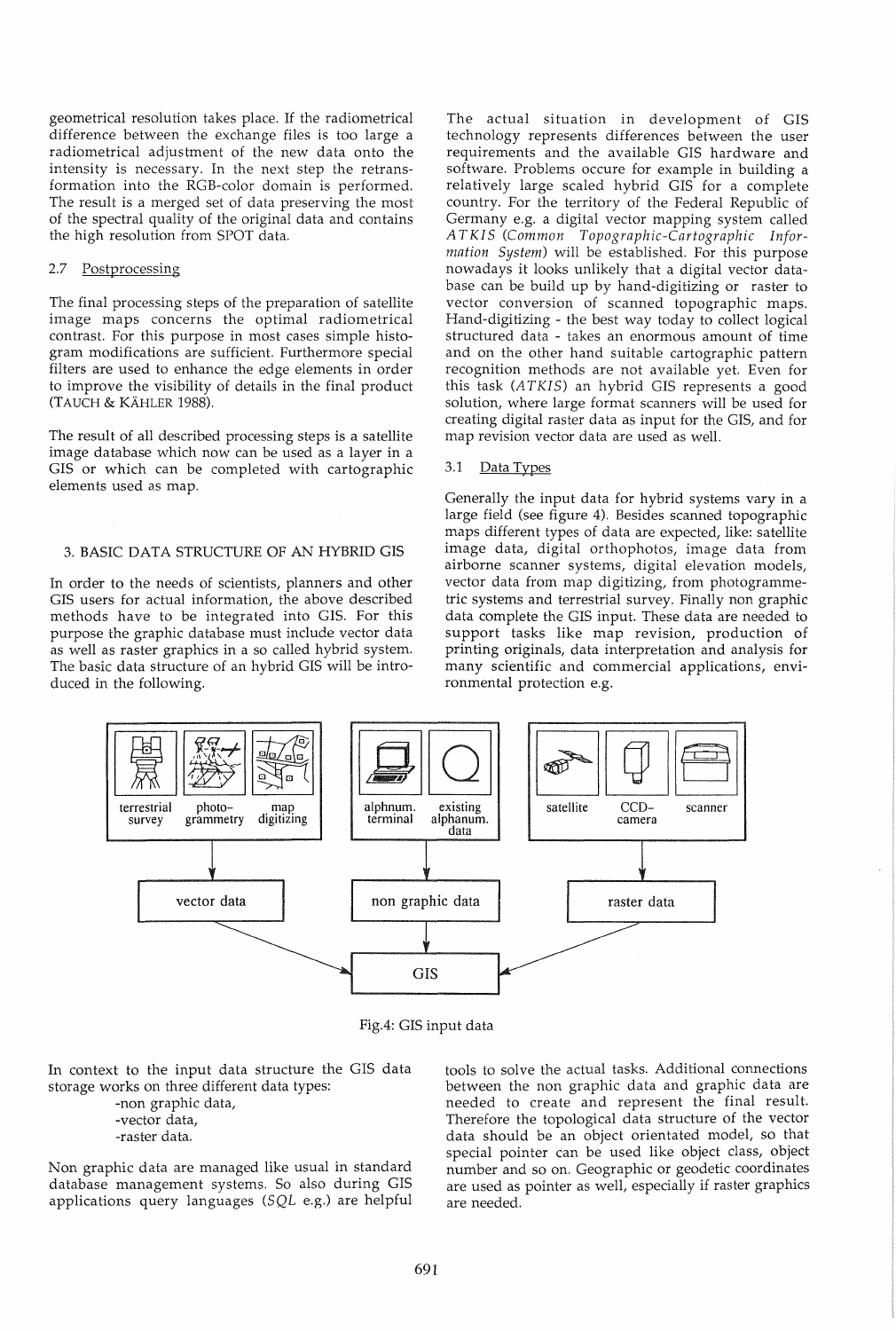Generally the data storage in hybrid GIS without concern of map sheet boundaries is referring to a fundamental homogeneous coordinate system, *UT* M or similar. In contrast to this map sheet orientated GIS are possible, in order to an easily realization if single scanned maps build the first data base, where each map is stored on a separated optical disk for example.

In such map sheet individual systems transformations between different meridian stripe coordinates need not to be performed. Each map is stored with its own geometric reference system. This leads into large problems if such single stored map archives shall be used as a database for applications in areas covering two or more map sheets. So hybrid Geographic Information Systems should be stored without concern of map sheet boundaries, especially if additional data from remote sensing systems or similar are included in the database.

But with regards to the user requirements map sheet orientated access also has to be available besides the standard access via free coordinate windows  $(x, y, \Delta x,$  $\Delta$ y). So far map sheet numbers or names should be stored as non graphic information in the continuous GIS to enable this user access.

It is quite evident, that such a continuous GIS based on UTM e.g. is handling a large amount of data. This is the reason why a practical hybrid GIS realization without substantial degradation of retrieval performance needs a special data structure. For this purpose an internal separation of the raster database in small submatrices (128·128 pixel e.g.), using header and index management, is necessary. So any user defined window will be found in the database in a very fast manner.

# 3.2 Data Reduction

Another particular problem in hybrid GIS in context to the large amount of raster data represents the disk capacity. By that data compression methods have to be integrated. The worldwide available compression algorithms are divided in two main groups: *Bit level reduction methods* achieve a decreased need of bits per pixel. *Compression techniques of homogeneous data*  transform the data from pixelmatrices to pixel counting structures.

Examples of bit level reduction are: binary image generation, reduction of gray levels, and calculation of gray value differences. For cartographic purposes binary images are used for most of the scanned map foils, and reduction of gray levels - from 8 bit to 6 bit e.g. - may be used for the hill shading data. Many compression techniques of homogeneous data are available, like run-Iength-, quad-tree-, or chain-coding to store scanned map data. Compression methods are normally not very helpful if image data from remote sensing or photogrammetric systems are included and their full information content should be preserved.

However, it must be pointed out that hybrid GIS need data compression methods. Depending on the application different compression methods have to be applicable simultaneously.

### 3.3 Layer Structure

Independant to the amount of geographic data another database structure principle is performed by sub layering of the continuous GIS according to the applications. Even analog topographic maps are organized in different layers respectively map foils. For example the foils of a topographic map 1:50.000 (TK50) of the Federal Republic of Germany include:

- planimetric,
- script level,
- vegetation,
- waters,
- contour lines,
- hill shading
- special level for hiking, cycling, touristic institutions and so on.

Such a layer concept represents the fundamental graphic data structure of an hybrid GIS in general. Like shown in figure 5 GIS layers consist of the topographic database and the application database. The topographic data include digital maps (vector data), scanned maps (raster data), digital elevation models, also digital orthophotos, and rectified satellite images. Results of image interpretation and image classification (land cover e.g.) belong to the application database as well as geological data, soil types and temperature, land use (forestry data, water quality data e.g.), population statistics, administrative data, and much more.



Fig.5: GIS layer structure (GOEPFERT 1987)

# 4. INTEGRATED HYBRID GIS

Additionally to the introduction of the basic data structure the principle system architecture of an hybrid Geographic Information System will be discussed in the following. It is shown how the different input data are connected to the database itself and also to the output data as results of applications with GIS. The complete system is separated into five subsystems: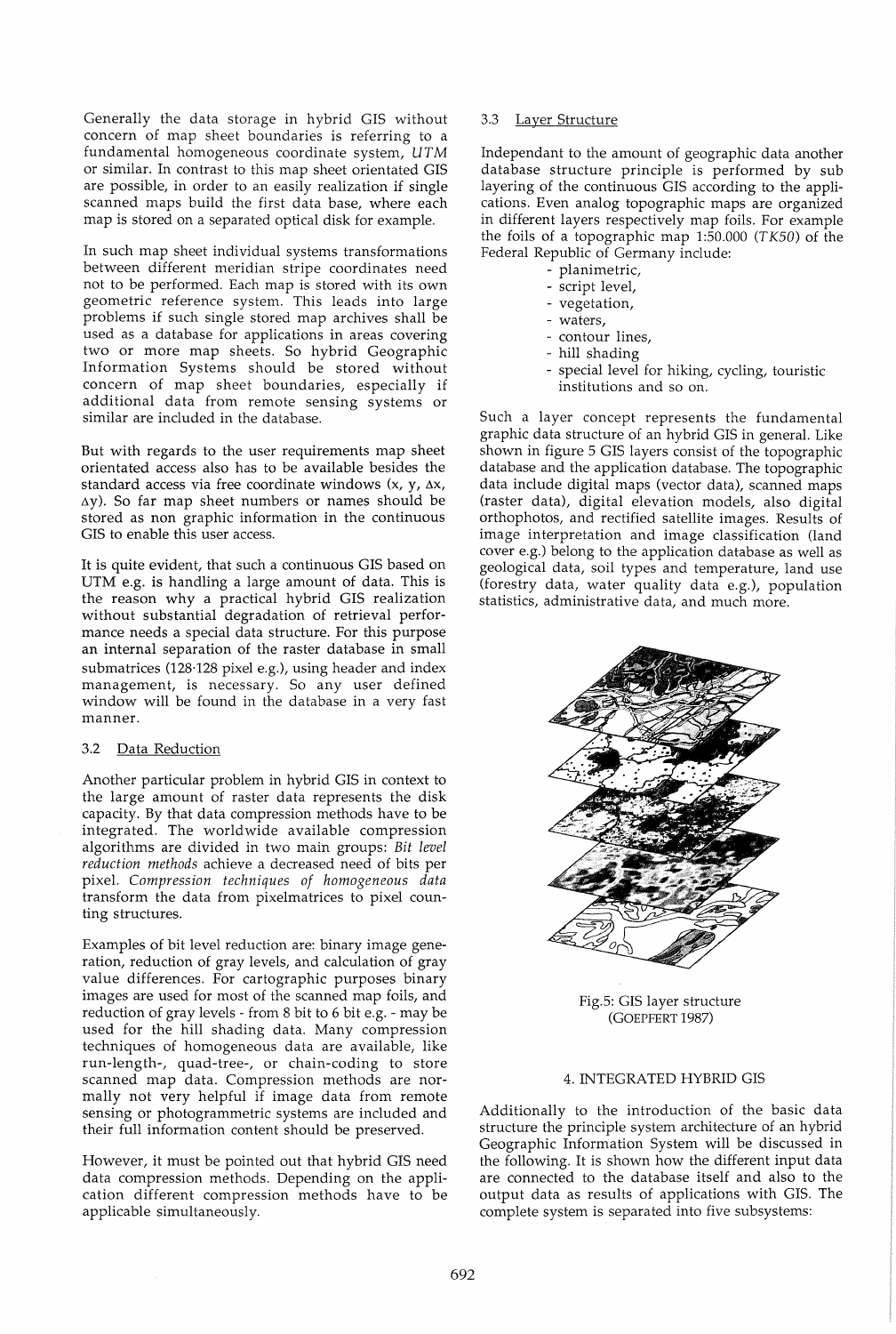- input data,
- processing techniques for integration of several data types into GIS,
- hybrid GIS database,
- processing and enhancement techniques for building new GIS levels as well as output data,
- output data as results of application questions.

These subsystems contain many other second order subsystems which are connected sometimes or not. A much more detailed separation of the subsystems will not be described now, but figure 6 illustrates how the system architecture can be seen in principle.

It is shown how the different input data on the left hand side will be processed, with geometrical or radiometrical techniques e.g., before the data are integrated in several GIS levels. On the right hand side composing and enhancement methods are figured out, for creating new derived GIS levels and also for the data output as results of user requirements. The output data itself are not separated in conventional and digital results or other more detailed possibilities, these details are included in the shown resulting groups.



Fig.6: Hybrid GIS system architecture

In this GIS architecture the hybrid database itself includes 8 subsystem levels, where the non graphic database is not more detailed (just level 1). The graphic database is separated twice: original data (level 2...5) and derived data (level 6...8), both containing of vector-, raster- and grid data levels. Most of the original data belong to the topographic database and most of the derived data build the application database.

These both main subsystems of a GIS - topographic database and application database - often are realized in the existing applications yet. Due to the actual hardand software limitations standard Geographic Information Systems are separated into some parallel existing GIS: a vector GIS and a raster archive representing the topographic databases, a geological and a soil information system as two application databases for example.

In order to the increasing hardware capacities (jukeboxes etc.) and the actual software development the realization of large integrated hybrid GIS seems to be possible soon. But on the other hand database sharing and transaction systems could be of special interest for GIS because of multidisciplinary users.

This leads to a decentralized concept alternative. In distributed database architectures it is possible to handle the data in different local organisations. Nevertheless the user's interface may look like in centralized systems (logical centralization). Decentralized systems give a better system structure and increase the performance due to parallel possibilities, But it must be pointed out that a complete distributed functionality is not really available in commercial decentralized systems yet.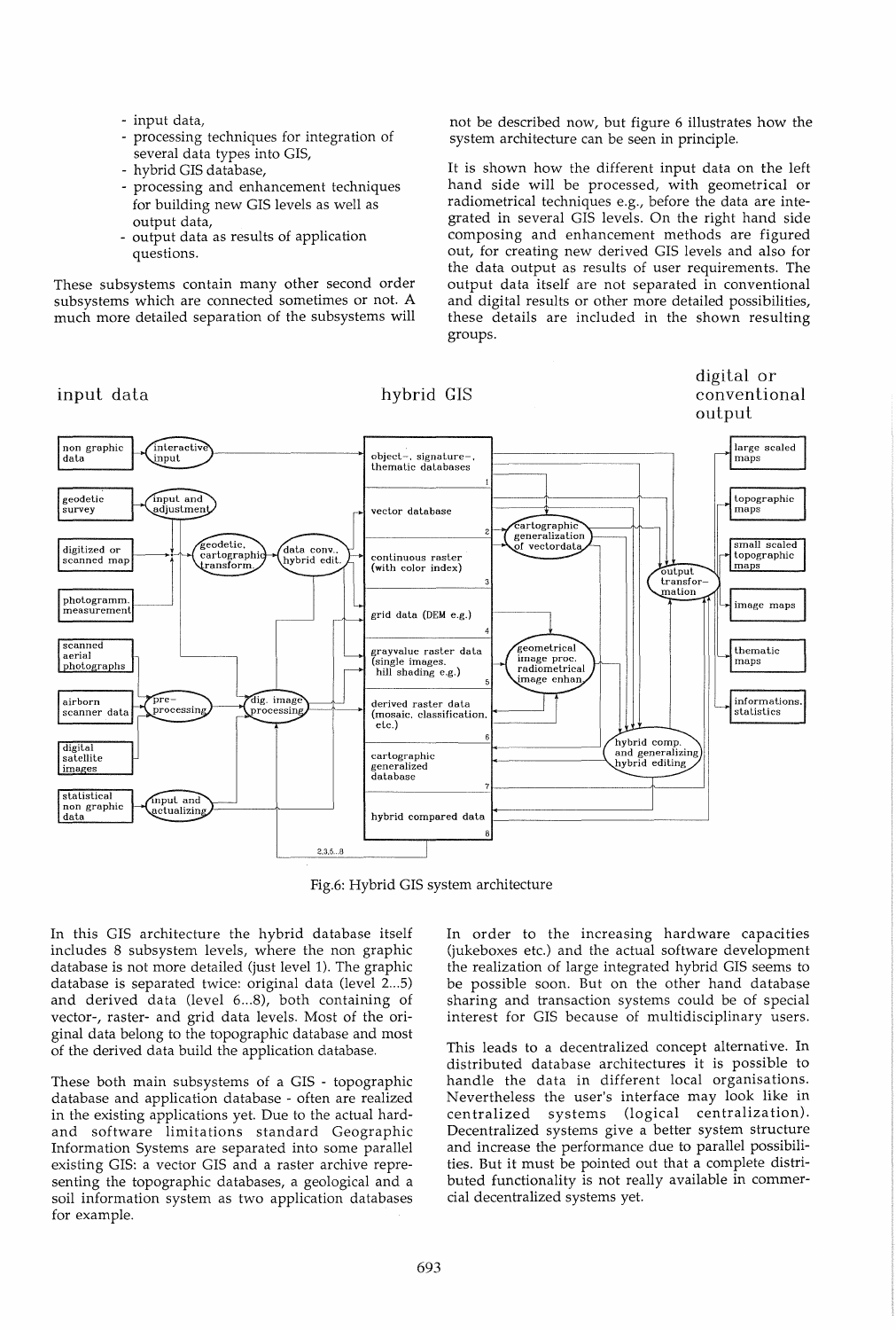The decentralized GIS hardware like shown in figure 7, including workstations, plotter-scanner-systems, retrieval systems and the decentralized database hardware itself will be connected via local area network (LAN) for example. All these workstations are necessary for interactive usage, updating, retrieval and managing the hybrid data, and most of them are available from different vendors worldwide.

### 5. STATE OF THE ART AND OUTLOOK

Actually excellent raster workstations of different vendors are known as well as outstanding cartographic CAD systems including database management systems. Also interesting hybrid workstations, so called live links between raster- and vector-systems e.g. and the first digital photogrammetric workstations



Fig.7: Decentralized hardware architecture including workstations

are offered. Hence many of the requirements to GIS workstations are realized nowadays in the existing cartographic GIS and CAD-systems.

Just one example with particular application in context to the realization of the *Common Topographic Cartographic Information System (A T KI* S) in Germany will be introduced in detail: The topographic maps of the Federal Republic of Germany have to be converted into a digital information system during the next years. According to some additional user requirements the topographic map 1:25.000 *(TK25)* is needed as a digital database very early. These maps are scanned and a digital raster archive is build, in the area of Niedersachsen for example. In this context the digital raster archive is used also to increase the speed of map revision. For this purpose a special hybrid software component *(SICAD-MAP REVISOR)* is used containing a standard CAD software which is extended for enhancement of raster data. The hybrid data structure of this system includes pixels, pixel areas, continuous pencil elements, all for painting as well as for deleting of information. Copy elements for free defined raster area *copy and paste* are also part of the data structure additional to all the standard vector graphic elements. All editing functions may work directly in each of the scanned map foils in a *wysiwyg*modus (what you see is what you get) with free

windowing and combined raster- and vector-zoom. The cartographic line symbols for the topographic maps are able to be defined like the user needs.

This software for example, installed in a UNIX workstation represents one of the important tools which are needed for hybrid GIS applications. Other tools like raster to vector conversion for topographic maps or cartographic pattern recognition algorithms are still under development as well as distributed hybrid database management systems. For the development of such software the consideration of international software standards or quasi standards (UNIX, X-WINDOWS, MOTIF etc.) is very important. Also the database formats for non graphic data, the vector data format and of course the raster data format need to be standardized vendor independant. For the integration of methods and data of satellite image map production into hybrid Geographic Information Systems such standardization problems must be solved immediately.

#### 6. REFERENCES

ALBERTZ,J; M.KAEHLER; B.KUGLER; A.MEHLBREUER: A Digital Approach to Satellite Image Map Production. Berliner Geowissenschaftliche Abhandlungen, Reihe A, Bd.75.3, 1987, *pp. 833-872.*